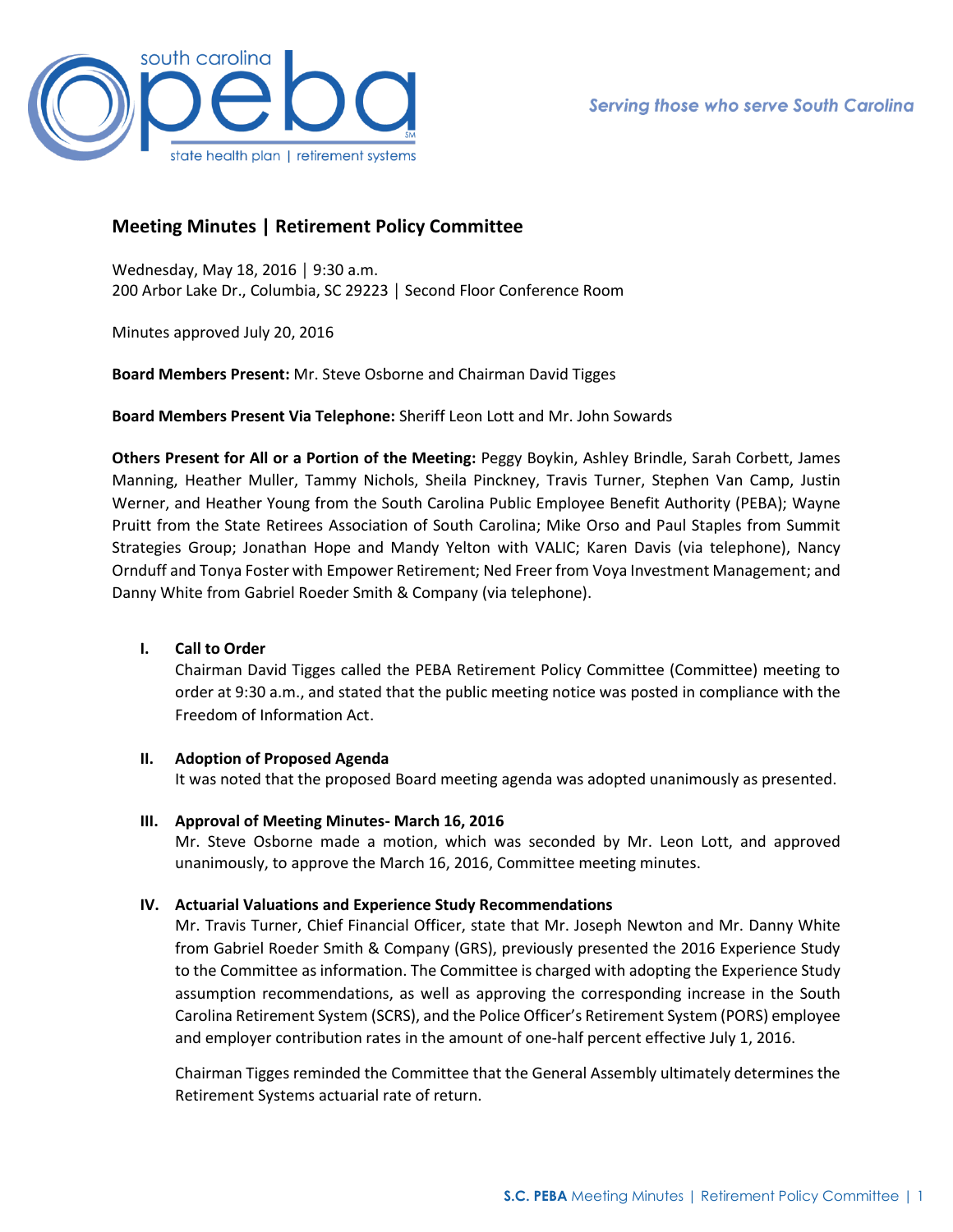Mr. Osborne made a motion, which was seconded by Mr. Lott, and approved unanimously, to adopt the Experience Study recommendations (with the exception of the actuarial rate of return), and to submit the recommendation to the full Board for approval.

Chairman Tigges reminded the Committee that based on the 2015 actuarial valuations, the Board approved and adopted a recommendation that would increase the employer and employee contribution rates for SCRS by the required minimum three basis points effective July 1, 2017, to maintain a 30-year funding period. Chairman Tigges stated that both the Governor's version of the fiscal year 2017 budget, and the budgets adopted by the House of Representatives and the Senate, includes provisions for the one-half percent contribution increase that will be required to absorb the investment losses from fiscal year 2015, and would be effective July 1, 2016.

Mr. Osborne made a motion, which was seconded by Mr. Lott, and approved unanimously, to approve a one-half percent increase in SCRS and PORS employee and employer contribution rates, effective July 1, 2016, and to submit the recommendation to the full Board for approval.

Ms. Peggy Boykin, Executive Director, reviewed the actuarial projected employer and employee contribution rates for SCRS over the next three to five years, based on assumptions recommended by GRS, and incorporating various scenarios including:

- 1. 7.25 percent rate of return and assuming that the Plan will earn 7.25 percent each year after July 1, 2015;
- 2. 7.25 percent rate of return and assuming that the Plan will earn 0.00 percent for fiscal year 2016, and 7.25 percent each year thereafter;
- 3. 7.25 percent rate of return and assuming that the Plan will earn 0.00 percent for fiscal year 2016, 4.00 percent for fiscal year 2017 through fiscal year 2021, and 7.25 percent each year thereafter;
- 4. 7.00 percent rate of return and assuming that the Plan will earn 7.00 percent each year after July 1, 2015.

Ms. Boykin reported that as of May 13, 2016, the fiscal year-to-date investment return was -3.12 percent, and stated that long term expected rates of return and short term actual rates of return will have a significant impact on the required employee and employer contribution rates. Ms. Boykin suggested that the Committee develop a schedule for contribution increases that are expected over the next five years so employers and employees can start incorporating the increases into their budget planning. Ms. Boykin reminded the Committee that many local governments have fiscal years that end throughout the year which may not coincide with state government fiscal years that end on June  $30<sup>th</sup>$  of each year.

Chairman Tigges asked how the contribution rates for SCRS compare to the contribution rates of other state plans. Ms. Boykin replied that the National Association of State Retirement Administrators (NASRA), reported the average public pension plan employee contribution rate is approximately 6.00 percent, and the average employer contribution rate is approximately 11.0 percent.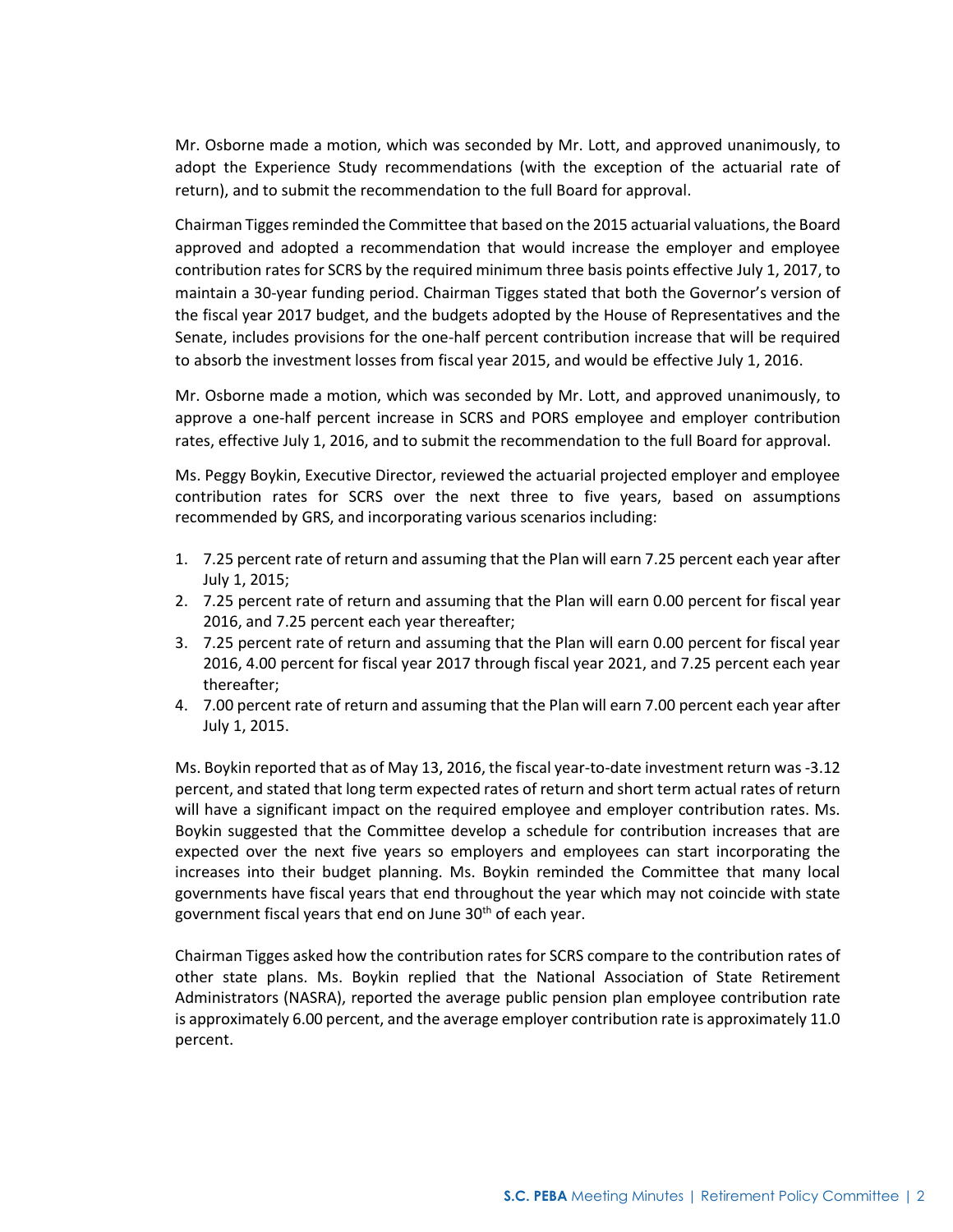## **V. Defined Contribution Quarterly Reports**

Mr. Paul Staples, Senior Vice President and Director of Defined Contribution Services with Summit Strategies Group (Summit), discussed recent market conditions, and stated that oil prices have recovered, and the US Labor markets continue to improve with unemployment rates remaining at 5.0 percent. Mr. Staples stated that the Gross Domestic Product grew from 1.0 percent to 1.4 percent in the fourth quarter.

Mr. Staples reviewed market performance for the first quarter and reported that the S&P 500 that reflect large cap stocks was low at 1.35 for the quarter, but very strong for the three year period at 11.82 percent. Small cap stocks which are illustrated by the Russell 2000 index, were down for the quarter and the one year period. International markets were down -3.01 percent for the quarter, and -8.27 percent for the one-year period. Emerging markets were up 5.71 percent for the quarter. Mr. Staples also stated that fixed income returns were positive for the quarter.

Mr. Staples reviewed the Deferred Compensation Program Summary, and stated that the BlackRock Inflation Protected Bond fund is on the watch list due to its underperformance for both the three and five year periods, and Summit will conduct a formal review of this fund. Mr. Staples reported that there are three other funds on the watch list for the quarter including the Victory Munder Mid Cap Growth fund; the AllianceBerstein Small Cap Growth fund; and the PIMCO Total Return fund. The T. Rowe Price Mid Cap Value fund was removed from the watch list during the quarter.

Ms. Nancy Ornduff, with Empower Retirement, presented the first quarter plan activity summary. Ms. Ornduff stated that as of March 31, 2016, Plan assets increased by \$12.38 million, or 0.3 percent, and incoming rollovers to the Program have increased to \$10,947,967.26. Ms. Ornduff stated that the South Carolina Stable Value Fund remains healthy with a market to book ratio of 101.7 percent.

Ms. Ornduff advised that contributions increased from \$44.69 million as of December 31, 2015, to \$49.82 million as of March 31, 2016, and the total number of participants investing 100 percent in Target Date Funds increased from 5,265 to 5,399. Ms. Ornduff reported that there are 725 total participating employers in the Program.

Ms. Ornduff reminded the Committee that the Business Transformation Project is part of the best practices recommendations which requires all participating employers to offer all features of the Program, and adhere to standardized remittance and reporting requirements effective January 1, 2017. Ms. Ornduff concluded her presentation by stating that as of March 31, 2016, 65 percent of employers are 100 percent compliant with the Business Transformation Project.

Mr. Staples reviewed the Optional Retirement Program (ORP) investment performance for the first quarter of 2016. Mr. Staples stated that as of March 31, 2016, ORP total assets were \$1.7 billion, with 54 percent of total assets being allocated to CREF; 22 percent of total assets dedicated to VALIC; 13 percent to MassMutual; and 11 percent of total assets with MetLife.

Mr. Staples reviewed the compliance report cards for each ORP vendor, and stated that MassMutual has six funds on the watch list, MetLife has two funds on the watch list, VALIC has one funds on the watch list, and CREF has no funds on the watch list for the quarter. Mr. Staples